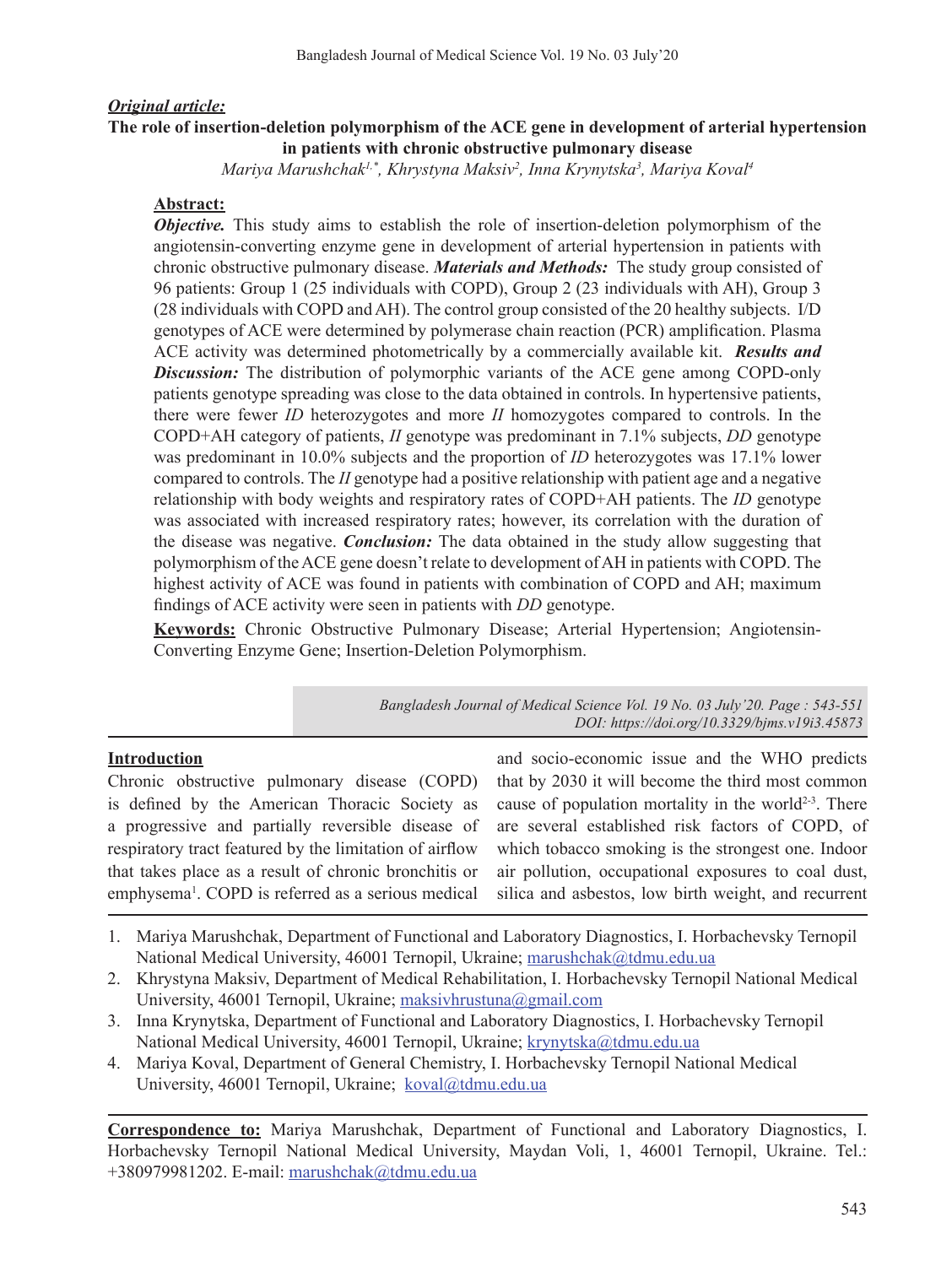infections are also considered as risk factors of  $COPD<sup>4-8</sup>$ .

There is a great disparity of COPD prevalence rates across countries worldwide. Global COPD prevalence is 9.2%, with 13.4% in Latin America<sup>9</sup> compared to  $6\%$  in the US<sup>10</sup> and  $8.6\%$  in Japan<sup>11</sup>. The prevalence of COPD in Europe has been estimated to range between 4 % and 10 %8 , but in fact, of the 50 sovereign European countries, only 19 (38%) have reliable data on COPD prevalence available<sup>12-13</sup>. Ukraine is characterized with extremely high COPD mortality rates compared with other European countries: while number of deaths per 100 000 of population is below 20 in Greece, Sweden, Iceland and Norway, it is more than 80 in Ukraine<sup>14</sup>. Despite high mortality rates, very limited epidemiological COPD data are available in Ukraine. The CORE study conducted across major cities in Ukraine, Kazakhstan and Azerbaijan from the first half of 2013 until the end of 2015 have showed that prevalence of COPD diagnosed by spirometry (based on the Global Initiative for Chronic Obstructive Lung Disease guideline (2011) (FEV1/FVC < 0.70)) was 31.9 (95% CI 21.7–45.3) per 1000 of population in Ukraine<sup>15</sup>.

Remarkably, almost all (90%) of the deaths caused by COPD occurred in low and middle-income countries (LMICs)16. Bangladesh, like Ukraine and other LMICs, is facing epidemiological transition with an increasing burden of non-communicable diseases like COPD. Currently, 12.5% of Bangladeshi adults are suffering from COPD<sup>17</sup>. However, there are conflicting data suggesting that COPD is a more prevalent cause of death in the more affluent regions: while COPD-associated mortality rate was 42,6 and 50,4 deaths per 100,000 populations in high- and medium-income countries, respectively, it was only 16.7 in low-income countries. As reported in BOLD (Burden of Obstructive Lung Disease) study, lack of correlation between the prevalence of smoking and COPD-associated mortality can be attributed to a reverse relationship between poverty and the prevalence of smoking<sup>18</sup>.

An important consideration to take into account when managing the process of shaping the models of prevention, diagnosis and treatment of COPD includes complications and comorbidities<sup>19</sup>. COPD is known to be associated with quite a number of comorbid conditions. As reported in the CORE study, comorbidities were documented in 44.2% of COPD patients in Ukraine, 23.5% of COPD patients in Kazakhstan and 54.6% of COPD patients in Azerbaijan<sup>15</sup>. The main target organs in COPD include the bronchi and the lungs; however, other organs and systems are also affected at certain stages of the disease.

As expected, the most significant correlation was found between COPD and cardiovascular diseases (CVDs). COPD was found to be a predecessor of  $CVDs^{20}$ , which surpass other diseases as the leading cause of death in the world, accounting for 45.1% of mortality, with the majority of it due to coronary heart disease. Arterial hypertension (AH) is part of the group of CVDs that symbolize the highest proportion of diseases mortality causes such as cerebral vascular accident and acute myocardial infarction, reaching about two-fifths of the adult population in developed countries<sup>21-24</sup>. Hong-lei Yin et al. have found that the incidence of arterial hypertension was also significantly higher in patients with COPD<sup>25</sup>.

Both AH and COPD are genetically determined conditions with multiple genes, combinations of genes,inter-geneinteractionsandepigeneticprocesses responsible for their occurrence. For example, inflammatory biomarkers, including cytokines, are associated with both the lung disease and the systemic pathology. Proinflammatory cytokines, such as TNF-a, IL-1β, and IL-6, are increased in COPD, and appear to amplify inflammation, thereby leading to the increased expression of multiple inflammatory genes<sup>26,27</sup>. However, no data for association between gene polymorphism and arterial hypertension in patients with COPD in Ukraine have ever been internationally published.

**Objective:** to establish the role of insertion-deletion polymorphism of the angiotensin-converting enzyme gene in development of arterial hypertension in patients with chronic obstructive pulmonary disease. **Research Methods** 

*Patients.* The study group consisted of 96 patients admitted to the Ternopil University Hospital. We stratified patients in three groups: Group 1 (25 patients with COPD), Group 2 (23 patients with arterial hypertension [AH]), Group 3 (28 patients with COPD  $+$  AH). The control group consisted of the 20 healthy subjects.

As inclusion criteria, were selected: sex of the patient (males), age of the patient (40 to 60 years), an established diagnosis of COPD or/and AH.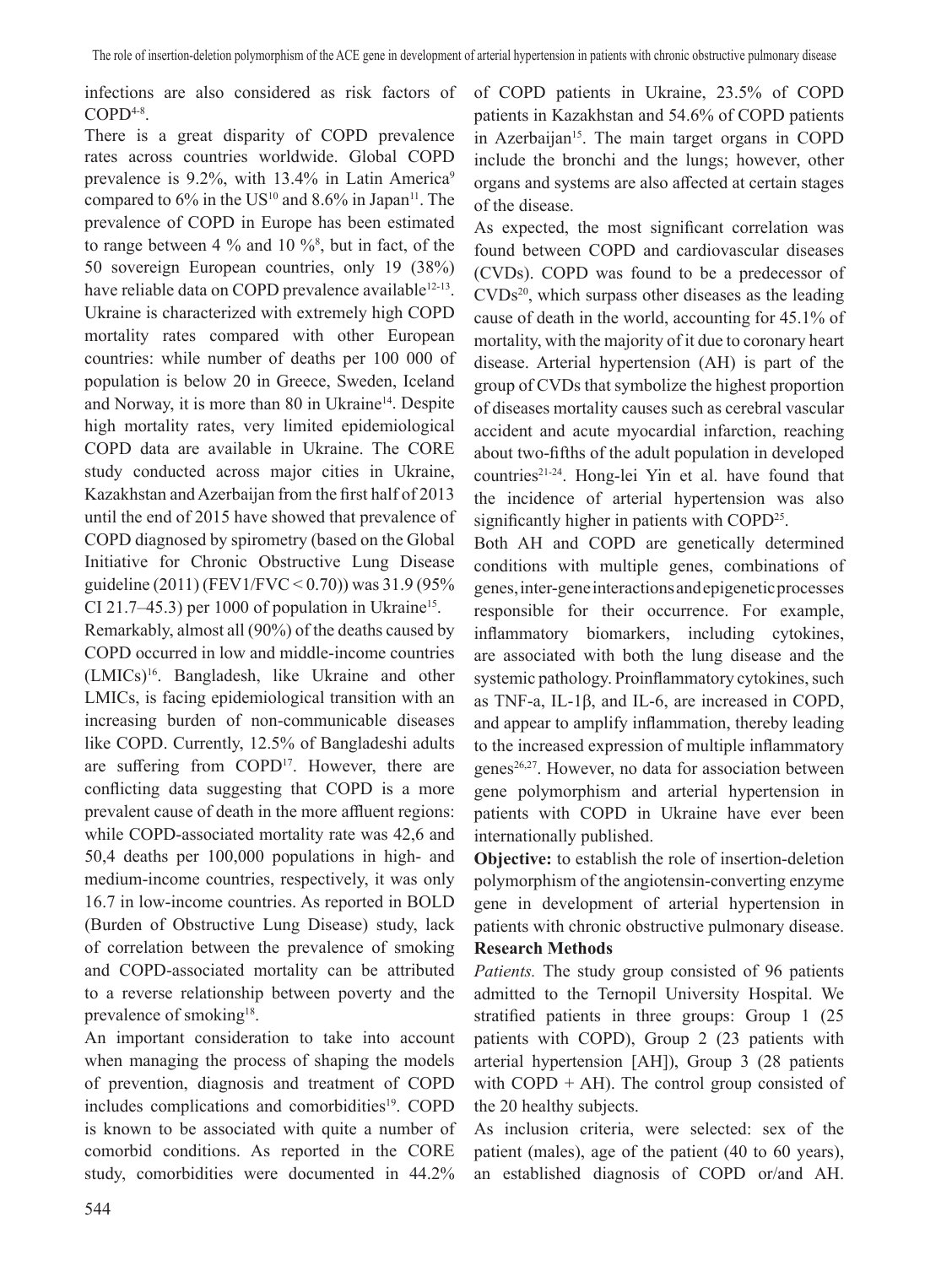As for the exclusion criteria, it was excluded: bronchial asthma, α1-antitrypsin deficiency, active tuberculosis, lung cancer, significant bronchiectasis, sarcoidosis, pulmonary fibrosis, interstitial lung disease; signs and symptoms of clinically significant neurological, psychiatric, renal, hepatic, immunological, gastrointestinal and urogenital disorders, musculoskeletal conditions, disorders of the skin and sensory organs, endocrine disorders (uncontrolled diabetes or thyroid disease) or uncontrolled hematological disease, unstable liver disease, unstable or life-threatening heart disease, patients with malignancies who have not been completely disease-free for a minimum of 5 years, drug and alcohol abuse.

COPD was diagnosed according to the guidelines published by American Thoracic Society and EuropeanRespiratorySociety (GOLD, 2013).Airway obstruction was assessed using GOLD classification, 2008. The diagnosis of COPD with moderate (Stage 2) airway obstruction was confirmed with compatible clinical features concurrent with airflow limitation defined as forced expiratory volume in 1 second (FEV1) / forced vital capacity (FVC) less than 0.70 (FEV1/FVC ratio of 50–79% predicted).

The diagnosis of arterial hypertension (Stage I) was made according to 2018 ESC/ESH Guidelines for the management of arterial hypertension. Systolic (140- 159 mmHg) and/or diastolic (90-99 mmHg) blood pressure were considered as the presence of Stage I AH. Left ventricular hypertrophy was confirmed by an electrocardiogram.

*Analytical Methods.* Blood, in a fasting state, was drawn by venous puncture. Plasma ACE activity was determined photometrically by a commercially available kinetic kit purchased from Sigma Aldrich (USA). Testing was performed according to the manufacturer's instructions. The assay is based on the cleavage of a synthetic fluorogenic peptide. The measured fluorescence is directly proportional to the ACE activity present. The measurement was automatically performed by COBAS INTEGRA 400 Plus Analyzer (Roche Diagnostics, Switzerland).

Venous blood for genotyping was sampled under sterile conditions into 2.7 mL Monovettes containing potassium salt of ethylenediaminetetraacetic acid (EDTA) as an anticoagulant; the samples were frozen and stored at –20 ºС. Molecular genetic studies included extraction of DNA and use of polymerase chain reaction with subsequent analysis for the length of restriction fragments. In brief, a set of primers was designed to encompass the polymorphic region in intron 16 of the ACE gene (sense primer 5' CTGGAGACCACTCCCATCCTTTCT 3′ and antisense primer 5′ GATGTGGCCATCACATTCGTCAGAT 3′). The polymerase chain reaction (PCR) reaction contained 100 ng DNA template, 0.125 μmol/L of each primer, 200μmol/L 4dNTPs, 1 unit of *Taq* DNA polymerase, and  $1.5$  mmol/L MgCl<sub>2</sub> and  $5\%$  dimethyl sulfoxide. DNA was amplified for 30 cycles, each cycle composed of denaturation at 94°C for 1 minute, annealing at 58°C for 1 minute, and extension at 72°C for 1 minute, with a final extension time of 3 minutes. Amplification products yielded were of 439 bp for the D allele and 727 bp for the I allele. The PCR products were separated by electrophoresis on 2% agarose gel and identified by ethidium bromide staining<sup>28</sup>.

*Statistical Analysis.* Data were analyzed by the STATISTICA 10.0 software. Normality of data was analyzed using the Kolmogorov-Smirnoff test. Non-Gaussian variables were reported as medians and interquartile range (IQ, percentile 25 and percentile 75). Quantitative variables were compared with Mann-Whitney U test. P values of 0.05 or less were considered statistically significant. Pearson correlation analysis and point-biserial correlation analysis were performed to investigate the correlations between variables. P values of 0.05 or less were considered statistically significant.

Assessment of genotypes of the selected sample for conformity to general population sample was guided by the Hardy-Weinberg principle. The observed frequencies and the expected frequencies calculated from the following expression:  $p2 + 2pq + q2 = 1$ (Hardy-Weinberg equilibrium) were compared using Pearson chi-square,  $\chi$ 2. In case of probability value р>0.05, a null hypothesis of equal samples was accepted, i.e. that the selected sample was equivalent to the general population.

**Ethical approval**: The study protocol was approved by the Medical Ethics Committees of I. Horbachevsky Ternopil State Medical University (No 55-04/11/2019) and the study was conducted in accordance with the Helsinki Declaration of 1975, as revised in 1983. Informed consent was obtained from all patients.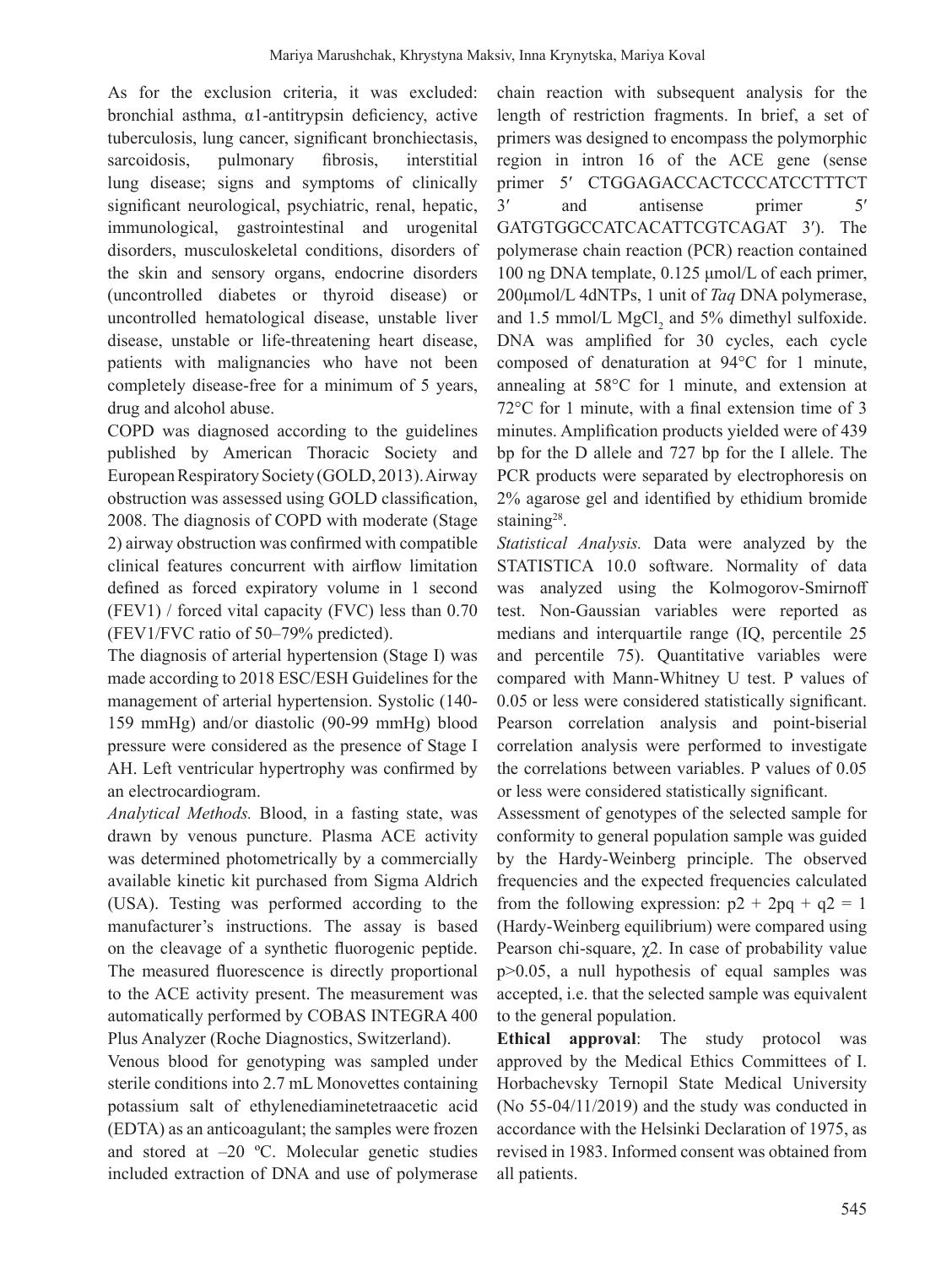#### **Results**

The analysis of parameters in the main groups of patients with COPD has shown that the age of patients with concomitant AH was significantly higher (by 20.52%) compared with patients with COPD alone. Body weights of Stage 2 COPD patients with comorbid Stage I AH were significantly higher compared to COPD-only patients with no comorbidities. The mean disease duration was found to range within 5 to 6 years in COPD-only patients with no comorbidities. In males with comorbid Stage 2 COPD and Stage I AH, disease duration was almost twice longer compared to patients in other groups (Table 1). These data do not have a uniform explanation and call for further analysis.

**Table 1. Characterization of patients with chronic obstructive pulmonary disease depending on their comorbidities**

| <b>Characteristics</b>     | Group 1 (COPD)    | Group 3 (COPD+AH) |  |  |  |
|----------------------------|-------------------|-------------------|--|--|--|
| Age, years                 | $45.96 \pm 2.50$  | 55.39±1.97*       |  |  |  |
| Body weight, kg            | $80.48 \pm 2.82$  | 94.54±3.29*       |  |  |  |
| Height, cm                 | $173.68 \pm 1.34$ | $169.19\pm 6.03$  |  |  |  |
| HR, bpm                    | $76.68 \pm 2.34$  | $81.21 \pm 2.26$  |  |  |  |
| $sBP$ , mm $Hg$            | $131.60 \pm 2.23$ | 147.68±2.54*      |  |  |  |
| $dBP$ , mm $Hg$            | $82.80 \pm 1.50$  | $93.39 \pm 1.34*$ |  |  |  |
| RR.<br>respirations/min    | $21.56 \pm 0.38$  | $21.68 \pm 0.26$  |  |  |  |
| Disease duration,<br>years | $5.13 \pm 0.98$   | $11.68 \pm 1.38*$ |  |  |  |

Notes: \* - there is a significant difference between the findings in COPD patients with and without concomitant AH.

Recent studies have shown human ACE levels to be genetically determined. The ACE gene is located in chromosome 17, on 17q23 locus. The polymorphism of this gene involves the presence (*I*, insertion) or the absence (*D*, deletion) of 287 base pairs of the *Alu* repeat in intron 16 of the ACE gene. The 3 respective genotypes include insertion homozygotes (*II*), deletion homozygotes (*DD*) and heterozygotes (*ID*)<sup>29</sup>. The frequency distribution of polymorphic genotypes of the gene encoding ACE and assessment of compliance with the Hardy-Weinberg population equilibrium were carried out in groups of patients with COPD, AH and with COPD+AH combination. The frequencies of the genotype responsible for I/D polymorphism of the ACE gene in the control and experimental groups were not found to deviate significantly from the Hardy-Weinberg equilibrium (p>0.05) (Table 2).

**Table 2. Hardy-Weinberg equilibrium of the ACE gene I/D polymorphism in COPD, AH and their combination**

| Genotype                                                                            |                        | <b>COPD</b>                               |                | AH                                        |                | <b>COPD+AH</b>                            |          | Control                                   |          |
|-------------------------------------------------------------------------------------|------------------------|-------------------------------------------|----------------|-------------------------------------------|----------------|-------------------------------------------|----------|-------------------------------------------|----------|
|                                                                                     |                        | Expected                                  | Observed       | Expected                                  | Observed       | Expected                                  | Observed | Expected                                  | Observed |
| Common<br>homozygotes                                                               | $\overline{\text{II}}$ | 7.8                                       | 7              | 7.3                                       | 7              | 8                                         | 9        | 6.1                                       | 5        |
| Hetero-<br>zygotes                                                                  | I/D                    | 14.6                                      | 14             | 11.3                                      | 12             | 13.9                                      | 12       | 9.9                                       | 12       |
| Rare homo-<br>zygotes                                                               | D/D                    | 2.6                                       | $\overline{4}$ | 4.4                                       | $\overline{4}$ | 6.1                                       | 7        | 4                                         | 3        |
| Chi-Square,<br>$\chi^2$                                                             |                        | $\chi^2 = 0.86$ ,<br>$df=2$ ,<br>p > 0.05 |                | $\chi^2 = 0.09$ ,<br>$df=2$ ,<br>p > 0.05 |                | $\chi^2 = 0.52$ ,<br>$df=2$ ,<br>p > 0.05 |          | $\chi^2 = 0.89$ ,<br>$df=2$ ,<br>p > 0.05 |          |
| Notes: COPD - chronic obstructive pulmonary disease; AH - arterial<br>hypertension. |                        |                                           |                |                                           |                |                                           |          |                                           |          |

The frequencies of alleles for the ACE gene in patients with COPD, AH, COPD  $+$  AH and control group patients are shown in Table 3. In the COPD group, the established distribution was ACE I allele  $(56.0\%)$  and ACE D allele  $(44.0\%)$ ; in the AH group - 56.5 % and 43.5 %; in the COPD+AH group - 53.6 % and 46.4 %. However, these data significantly did not differ from the control group.

**Table 3. Allele frequencies of the ACE gene I/D polymorphism**

| <b>Allele</b>                                                         | <b>COPD</b> |                                           | AH                                        |               | <b>COPD+AH</b>                            |               | Control     |               |
|-----------------------------------------------------------------------|-------------|-------------------------------------------|-------------------------------------------|---------------|-------------------------------------------|---------------|-------------|---------------|
| Frequency                                                             | $\mathbf n$ | $\frac{0}{0}$                             | $\mathbf n$                               | $\frac{0}{0}$ | $\mathbf n$                               | $\frac{0}{0}$ | $\mathbf n$ | $\frac{0}{0}$ |
| ACE I allele                                                          | 28          | 56.0                                      | 26                                        | 56.5          | 30                                        | 53.6          | 22          | 55.0          |
| ACE D allele                                                          | 22          | 44.0                                      | 20                                        | 43.5          | 26                                        | 46.4          | 18          | 45.0          |
| Chi-<br>Pearson<br>$\chi^2$<br>Square,<br>(disease)<br>control group) |             | $\chi^2 = 0.01$ ,<br>$df=1$ ,<br>$p=0.92$ | $\chi^2 = 0.02$ ,<br>$df=1$ ,<br>$p=0.89$ |               | $\chi^2 = 0.02$ ,<br>$df=1$ ,<br>$p=0.89$ |               |             |               |
| Notes: COPD - chronic obstructive pulmonary disease; AH – arterial    |             |                                           |                                           |               |                                           |               |             |               |

hypertension.

Compared to controls, the activity of angiotensinconverting enzyme was significantly higher in the group of patients with AH (by 58.66%) and in the group of patients with COPD and AH (by 64.84%) (Table 4). The results obtained are apparently even more significant when ACE activity is assessed depending on genotype carrier status (in relation to the ACE gene). In patients with *II* genotype, the highest ACE activity was seen in test groups 2 and 3; however, ACE activity in these patients was the lowest compared to other genotypes. In patients with *ID* genotype, ACE activity in test groups 2 and 3 was also superior to both controls and the group of patients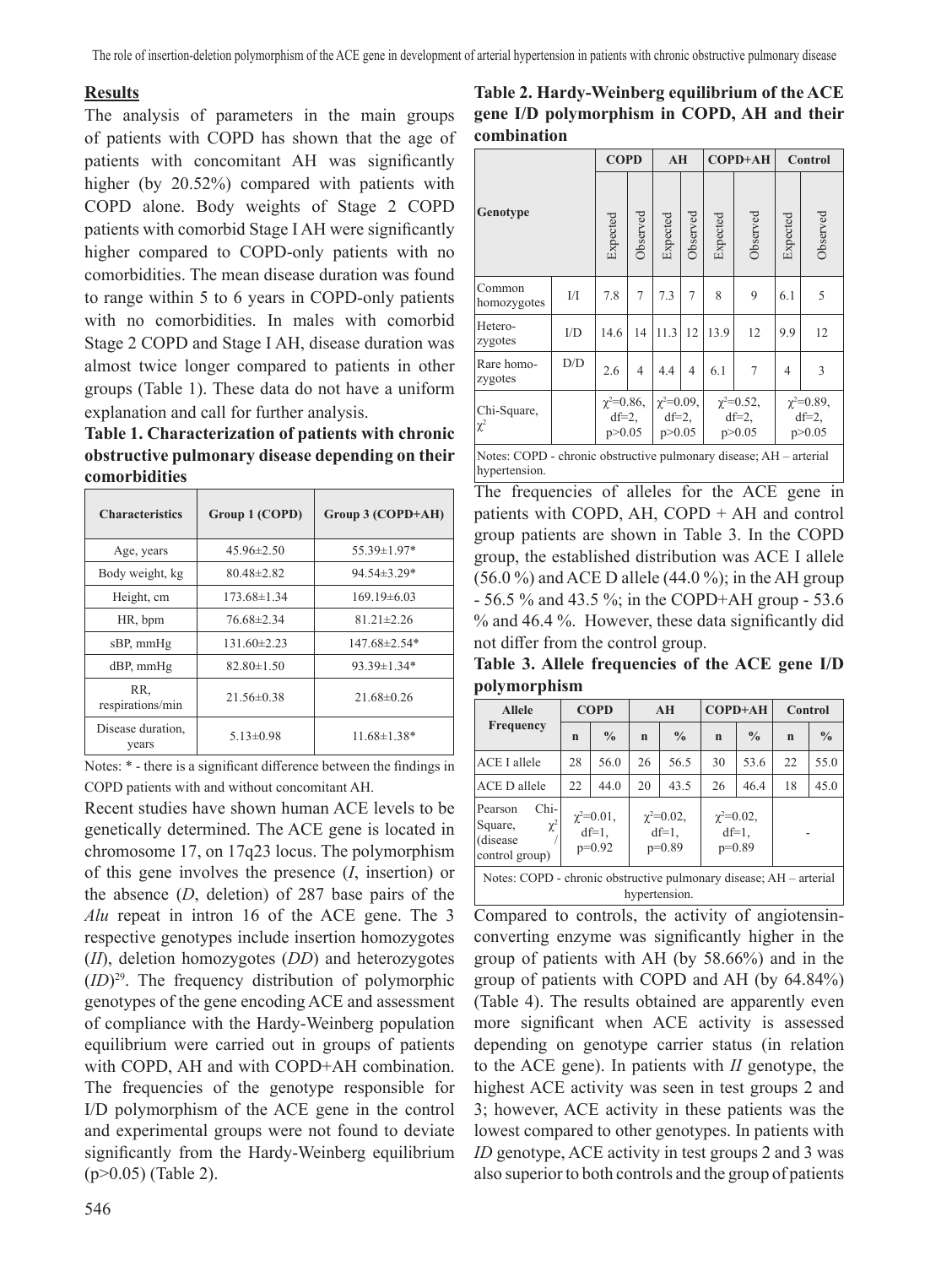diagnosed with COPD. Statistically, ACE activity in *ID*-genotypic patients with AH/AH + COPD was significantly higher than in *II*-genotypic patients; however, it was still significantly lower compared to *DD*-genotypic patients. Analysis of ACE activity in *DD*-genotypic patients suggests its highest values in test Group 3, a significant superiority over controls (a 65.63% exceedance), over Group 1 (a 63.08% exceedance) and over Group 2 (a 7.07% exceedance) (Table 4). The results obtained suggest that the absolute highest ACE activity was seen in combined COPD+AH patients irrespective of their ACE gene genotype. However, it should be noted that comparison of genotype-dependent ACE activity has demonstrated ACE activity to be the highest in patients with *DD* genotype, which was true for both controls and subjects in test groups.

**Table 4. Plasma activity of angiotensin-converting enzyme in patients with COPD and hypertension depending on ACE genotype**

|                           |          | ACE activity, mU                                                                                                                                                |                                            |                                              |                                       |  |  |
|---------------------------|----------|-----------------------------------------------------------------------------------------------------------------------------------------------------------------|--------------------------------------------|----------------------------------------------|---------------------------------------|--|--|
| Gene/<br>mutation         |          | Genotype   Controls,<br>$n=20$                                                                                                                                  | Group<br>$\mathbf{1}$<br>(COPD),<br>$n=25$ | $\overline{2}$<br>Group<br>$(AH), n=23$      | 3<br>Group<br>$(COPD+AH),$<br>$n=28$  |  |  |
| <b>ACE</b>                | $_{II}$  | $5.40*$<br>$\begin{bmatrix} 5 & 2 & 0 \end{bmatrix}$ ; $\begin{bmatrix} 5 & 3 & 0 \end{bmatrix}$ ; $\begin{bmatrix} 8.70^* \\ 10 & 40 \end{bmatrix}$<br>5.60]   | $5.50*$<br>$\vert 5.70 \vert$              | $[8.40; 9.20]$ $[8.60; 9.30]$                | 8.90*                                 |  |  |
|                           |          | $p_{1}$ < 0.05                                                                                                                                                  | $p_{1.7}$ < 0.05                           | $p_{1,4}$ < 0.05                             | $p_{1,4}$ < 0.05                      |  |  |
|                           | ID<br>DD | 5.90<br>6.10]                                                                                                                                                   | 5.90<br>$6.10$ ]                           | 9.50<br>$[5.70;$ $[5.80;$ $[8.90;$<br> 10.00 | 9.60<br>[9.20; 9.80]                  |  |  |
|                           |          | $p_{\gamma}$ < 0.05                                                                                                                                             | $p_{2.7}$ < 0.05                           | $p_{2,5}$ <0.05                              | $p_{2,5}$ <0.05                       |  |  |
|                           |          | $6.40*$<br>6.60]                                                                                                                                                | $6.50*$<br>$6.70$ ]                        | $9.90*$<br>[6.30; [6.30; [9.50;<br> 10.30    | $10.60*$<br>[10.20; 11.00]            |  |  |
|                           |          | $p_{3}$ <0.05                                                                                                                                                   | $p_{3,7}$ < 0.05                           | $p_{3,6,7}$ <0.05                            | $p_{3.6}$ < 0.05                      |  |  |
| <b>Total ACE activity</b> |          | 5.83<br>$\left[\begin{array}{cc} 5.55 \\ 5.60 \end{array}; \begin{array}{ c } 5.60 \\ \end{array}; \begin{array}{ c } 9.25\# \\ \end{array}\right]$<br>$6.13$ ] | 5.88<br>$6.10$ ]                           |                                              | 9.61#<br>$[8.65; 9.75]$ [9.05; 10.13] |  |  |

Note 1. \* - the intragroup difference between overall ACE activity and carrier status of *I* and *D* genotypes of the ACE gene is significant (p<0.05–0.001). Note 2. # - the difference of overall ACE activity vs. controls is significant

 $(p<0.05-0.001)$ .

Note 3.  $p_1$  is the significance of differences between *II* genotype and *ID* genotype.

Note 4. p<sub>2</sub> is the significance of differences between *ID* genotype and *DD* genotype.

Note 5.  $p_3$  is the significance of differences between *II* genotype and *DD* genotype.

Note 6.  $p_4$  is the significance of differences between controls and test groups within the *II* genotype.

Note 7.  $p<sub>s</sub>$  is the significance of differences between controls and test groups within the *ID* genotype.

Note 8.  $p<sub>c</sub>$  is the significance of differences between controls and test groups within the *DD* genotype.

Note 9.  $p_7$  is the significance of differences between Group 3 and other test groups within one genotype.

Inordertodetectstatisticalsignificanceofrelationships between ACE genotype and selected clinical and hemodynamic characteristics of hypertension in patients with COPD, we have performed a correlation analysis of these parameters using a χ2-method. Patients with COPD and AH were found to have a direct, robust and significant relationship of all ACE genotypes with systolic/diastolic blood pressure. The *II* genotype had a positive relationship with patient age and a negative relationship with body weights and respiratory rates of COPD + AH patients. The *ID* genotype was associated with faster respiratory rates; however, its correlation with disease duration was negative (Table 5).

**Table 5. Correlations between selected clinical and hemodynamic characteristics of patients with chronic obstructive pulmonary disease and hypertension and ACE genotypes**

|          | Parameters (n=28) |                       |           |         |         |                            |                                   |  |  |
|----------|-------------------|-----------------------|-----------|---------|---------|----------------------------|-----------------------------------|--|--|
| Genotype | Age               | <b>Body</b><br>weight | <b>HR</b> | sBP     | dBP     | <b>Respiration</b><br>rate | <b>Duration of</b><br>the disease |  |  |
| I        | $0.35*$           | $-0.37*$              | 0.88      | $0.61*$ | $0.51*$ | $-0.70*$                   | 0.27                              |  |  |
| ID       | $-0.12$           | 0.01                  | $-0.19$   | $0.56*$ | $0.64*$ | $0.59*$                    | $-0.68*$                          |  |  |
| DD       | $-0.02$           | 0.22                  | $-0.18$   | $0.96*$ | $0.77*$ | 0.12                       | 0.28                              |  |  |
|          |                   |                       |           |         |         |                            |                                   |  |  |

Note:  $* =$  the probability factor is statistically significant.

# **Discussion**

COPD is frequently accompanied by various comorbidities<sup>30</sup>. Such comorbidities as pulmonary arterial disease and nutrient deficiencies are directly induced by COPD while others, such as systemic venous embolism, anxiety, depression, osteoporosis, obesity, metabolic syndrome, diabetes, pancreatitis, sleep disturbances and anemia lack any apparent pathophysiological connections to COPD. Chronic systemic inflammation is a common mechanism behind most of those extrapulmonary manifestations<sup>31</sup>. A cross-sectional study using data from KNHANES 2010–2012 suggests that only such comorbidities as arterial hypertension and lung tuberculosis in patient's life history were independently associated with COPD (adjusted for age, smoking status and other risk factors) $32$ . Our preliminary results suggest a high incidence of COPD combined with AH, since among 143 patients with Stage 2 COPD 28.67% had no comorbidities; in 27.27% of patients, the course of their underlying disease was accompanied by Stage I AH and in 43.36% of patients COPD was associated with other comorbidities<sup>33</sup>.

Analysis of clinical findings in patients with COPD + AH has demonstrated higher values of body weight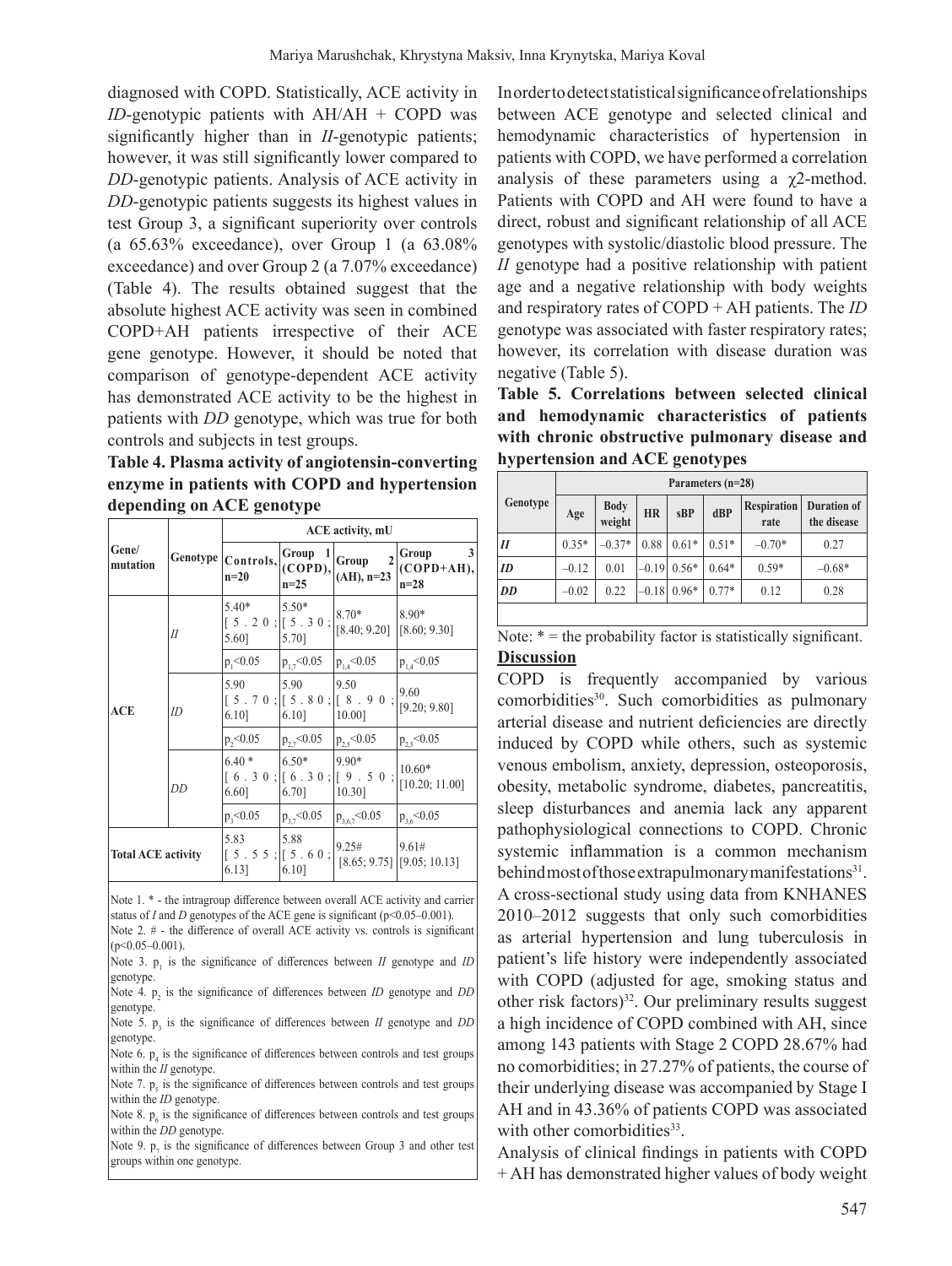and systolic/diastolic blood pressure in this category of patients; concerning data in Group 1, the age and duration of the disease were also significantly higher. Studies by other authors have shown that the development of COPD and AH is influenced by such risk factors as age and smoking. In the meantime, a significant relationship was found to exist between COPD and AH, which did not depend on the duration of either disease<sup>34</sup>.

Analysis of literature data suggests that patients with COPD and low body mass index are at high risk for bronchial obstruction, osteoporosis, abdominal aorta aneurysm, peripheral vascular disease and substance abuse35. On the other hand, people with COPD and high body mass index are at lower risk for bronchial obstruction and osteoporosis; however, they were found to have a number of comorbidities and cardiovascular risk factors with increased systemic inflammation $36$ . Divo M.J. et al. suggest that adipose tissue is playing a modulating role in development and progression of cardiovascular disease in patients with COPD<sup>37</sup>. Numerous studies have demonstrated that patients with excessive weight/obesity and COPD are at lower risk for all-cause mortality $39,39$ . This phenomenon is known as obesity paradox, defined as a reverse causality between survival and obesity seen in various chronic disease.

Autonomous dysfunction is a probable mechanism linking COPD and AH. COPD-associated airway obstruction develops as a result of progressive airway inflammation, leading to parenchymatous destruction, swelling of mucous membranes, airway remodeling, mucoid impaction and increase in cholinergic tone of smooth muscles in the airways<sup>40</sup>. Such factors as recurrent hypoxemia and hypercapnia, increased intrathoracic pressure due to airway obstruction and chronic airway inflammation found in COPD overstrain sympathetic nerves and reduce the sensitivity of baroreceptors. On the other hand, some studies prove that development, progression and outcomes of human hypertension are associated with impaired autonomous control of the cardiovascular system, especially when sympathetic section is subject to abnormal activation $41,42$ .

The relationship between the polymorphism of the gene encoding ACE and COPD has been addressed in numerous prior studies; however, these studies have yielded ambivalent results 43-45. Prior studies have demonstrated the role of genetic factors in susceptibility to COPD; in part, susceptibility to COPD wasfound to be associated with polymorphism of proteinase-activated receptor-1<sup>46</sup>, plasminogen

activator inhibitor- $1^{47}$  and β2-adrenergic receptors<sup>48</sup>. A study of relationship between COPD and ACE activity has shown the activity of ACE to depend on oxygen concentrations in the blood; therefore, increases in ACE levels due to COPD-associated hypoxia may cause severe tissue damage<sup>49</sup>.

ACE is an endopeptidase consisting of two catalytic domains; this enzyme is usually expressed by endothelial, epithelial and neuronal cells<sup>50</sup>. It exists both in a membrane-bound form (ACE) and a soluble form (sACE), the latter produced through exposure to zinc metalloprotease (referred to as "ACE secretase"), which cleaves the mature membrane-bound ACE in the juxtamembrane extracellular domain to release the large extracellular part of the enzyme<sup>51</sup>. The known function of ACE is associated with the renin-angiotensin system, wherein ACE catalyzes the synthesis of angiotensin II vasoconstrictor from its non-vasoactive precursor, angiotensin I, and is also responsible for inactivation of vasodilator bradykinin<sup>52</sup>. Angiotensin II is a powerful vasopressor, which regulates blood pressure and fluid and electrolyte balance, chiefly through biosynthesis of aldosterone<sup>53-54</sup>.

Association between *I/D* polymorphism of the ACE gene and the risk for COPD is a very timely and widely studied issue; however, existing data need to be clarified and appended<sup>55-57</sup>. The low activity of ACE was recognized to play a positive role in the development of COPD<sup>58</sup>. It is worth noting that the *DD* genotype of ACE is generally associated with increased circulating and cellular levels of ACE and increased cardiovascular risk<sup>59</sup>. However, most of overall ACE activity in the body is located in the pulmonary tissue and its activity is additionally increased in chronic hypoxia, which develops in COPD. Therefore, ACE in the pulmonary tissue may be involved in the pathogenesis of pulmonary hypertension secondary to COPD.

A few studies show insertion/deletion (*I*/*D*) polymorphism in the ACE gene to be related to increases in plasma ACE levels<sup>60</sup>. Analysis of other published studies on whether ACE gene insertion/ deletion polymorphism was associated with the risk of chronic obstructive pulmonary disease suggests lack of significant association between *I*/*D* polymorphism and COPD. Carriers of *II* and *ID* genotypes had significantly lower levels of circulating angiotensin-converting enzyme than subjects with *DD* genotype<sup>58</sup>. A noteworthy detail is that an interaction between allele 894G of the gene encoding endothelial nitrogen oxide synthase and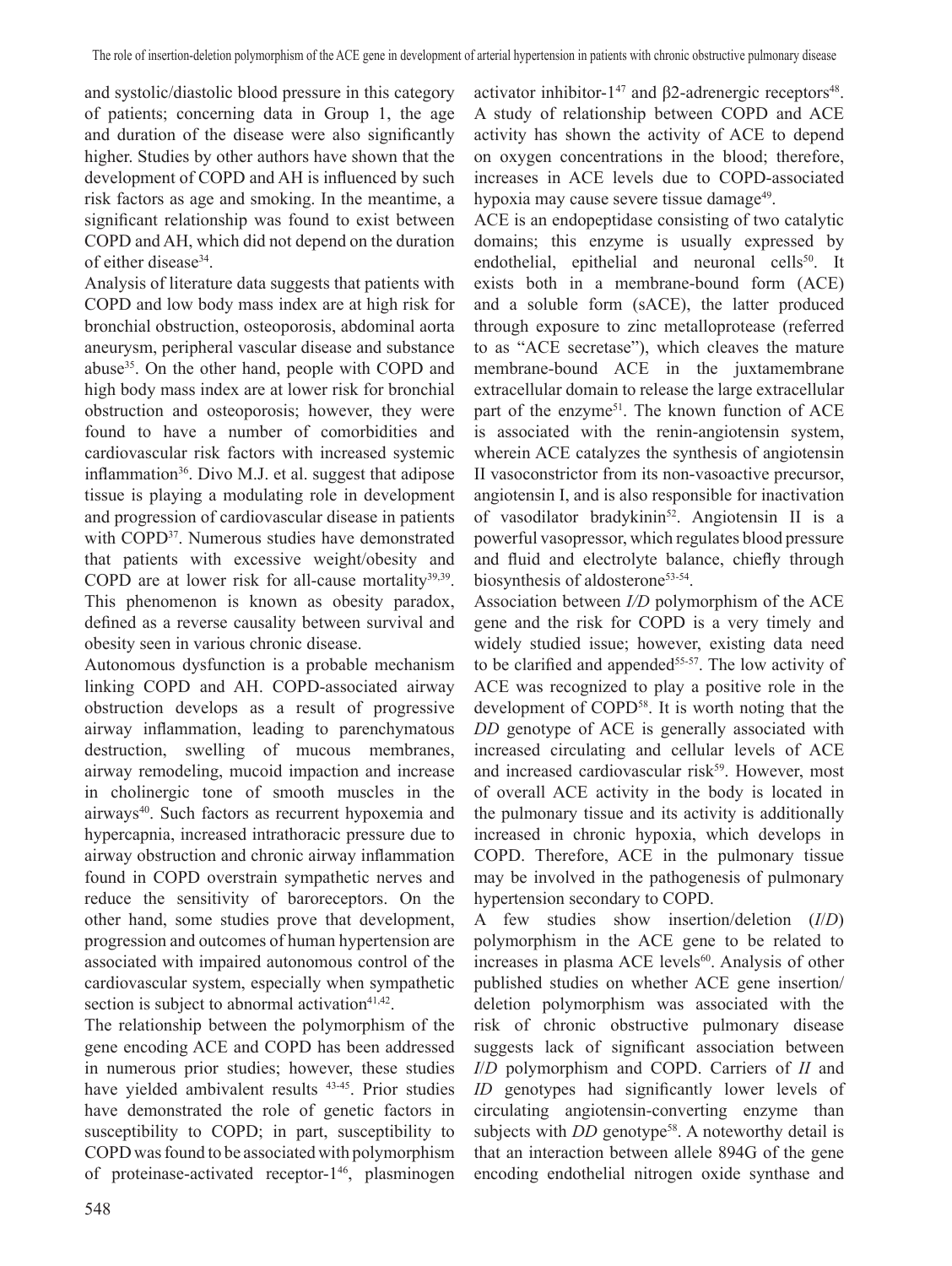allele *I* of the ACE gene may reduce vasoconstriction and increase vasodilatation<sup>61</sup>, which is a positive effect in both COPD and hypertension. In our study, greater proportions of *II* homozygotes were seen both among patients with AH and among patients with combined  $\text{COPD} + \text{AH}$ ; however, no significant relationship was found between the *I* allele and the incidence of conditions explored in this study. In the meantime, *II* genotype was associated with lower respiratory rates, which may be an indirect effect of vasodilatation.

## **Conclusions**

We did not observe a significant correlation between I/D polymorphism in the ACE gene and the risk of arterial hypertension in COPD patients; therefore, comprehensive studies on Ukrainian patients are required. The highest activity of ACE was found in patients with combination of COPD and arterial hypertension; maximum values of ACE activity were seen in patients with *DD* genotype.

The *II* genotype had a positive relationship with patient age and a negative relationship with body

weights and respiratory rates of COPD and AH patients. The *ID* genotype was associated with increased respiratory rates; however, its correlation with the duration of the disease was negative.

*Study limitation*. Our current study with small sample size cannot answer all questions about the association between COPD and AH, but it is the starting point for future multi-center investigations in Ukraine with large population which will determine the various aspects of the correlation between COPD and arterial hypertension.

#### **Conflict of interest**

Krynytska I.

All the authors declare no conflict of interest **Authors' Contribution:** Idea owner of this study: Marushchak M. Study design: Marushchak M., Maksiv K. Data gathering: Maksiv K., Koval M. Writing and submitting manuscript: Marushchak M, Maksiv K., Krynytska I. Editing and approval of final draft: Marushchak M.,

#### **References:**

- 1. Laniado-Laborín R. Smoking and chronic obstructive pulmonary disease (COPD). parallel epidemics of the 21st century. *Int J Environ Res Public Health* 2009; **6** (1):209-224.
- 2. Franssen FME, Smid DE, Deeg DJH, Poppelaars J, Wouters EFM, Spruit MA. The physical, mental, and social impact of COPD in a population-based sample: results from the Longitudinal Aging Study Amsterdam. *npj Prim Care Resp Med* 2018; **28**: 30. doi:10.1038/ s41533-018-0097-3.
- 3. Global, regional, and national deaths, prevalence, disability-adjusted life years, and years lived with disability for chronic obstructive pulmonary disease and asthma, 1990-2015: a systematic analysis for the Global Burden of Disease Study 2015. GBD 2015 Chronic Respiratory Disease Collaborators. *Lancet Respir Med* 2017; **5** (9):691-706.
- 4. Gordon SB, Bruce NG, Grigg J, Hibberd PL, Kurmi OP, Lam KB, et al. Respiratory risks from household air pollution in low and middle income countries. *Lancet Respir Med* 2014; **2** (10):823-860.
- 5. Marushchak M, Maksiv K, Krynytska I. The specific features of free radical oxidation in patients with chronic obstructive pulmonary disease and arterial hypertension. *Pol Med J* 2019; **279**:95-98.
- 6. Marushchak M, Maksiv K, Krynytska I. ACE gene I/D polymorphism and arterial hypertension in patients with COPD. *Pneumologia* 2019; **68** (3):114-119.
- 7. Marushchak M, Maksiv K, Krynytska I., Stechyshyn I. Glutathione antioxidant system of lymphocytes in the blood of patients in a setting of concomitant chronic obstructive pulmonary disease and arterial hypertension. *Pol Med J* 2019; **281**:35-39.
- 8. Balabina NM, Kalyagin AN, Maksikova TM, Dulskiy VA, Haptanova VA, Zhigalova OV, Andreeva LS. Effect of low-intensity laser radiation on hemostasis in patients with chronic obstructive pulmonary disease. *Bangladesh Journal of Medical Science* 2019; **18** (3):586-592.
- 9. Ciapponi A, Alison L, Agustina M. The epidemiology and burden of COPD in Latin America and the Caribbean: systematic review and meta-analysis. *COPD* 2014; **11**:339-350.
- 10. Guzman DE, Mannino DM. Epidemiology and prevalence of chronic obstructive pulmonary disease. *Clin Chest Med* 2014; **35**:7-16.
- 11. Fukuchi Y, Nishimura M, Ichinose M. COPD in Japan: the Nippon COPD epidemiology study. *Respirology* 2004; **9**:458-465.
- 12. Miravitlles M, Vogelmeier C, Roche N, Halpin D, Cardoso J, Chuchalin AG, et al. A review of national guidelines for management of COPD in Europe. *Eur*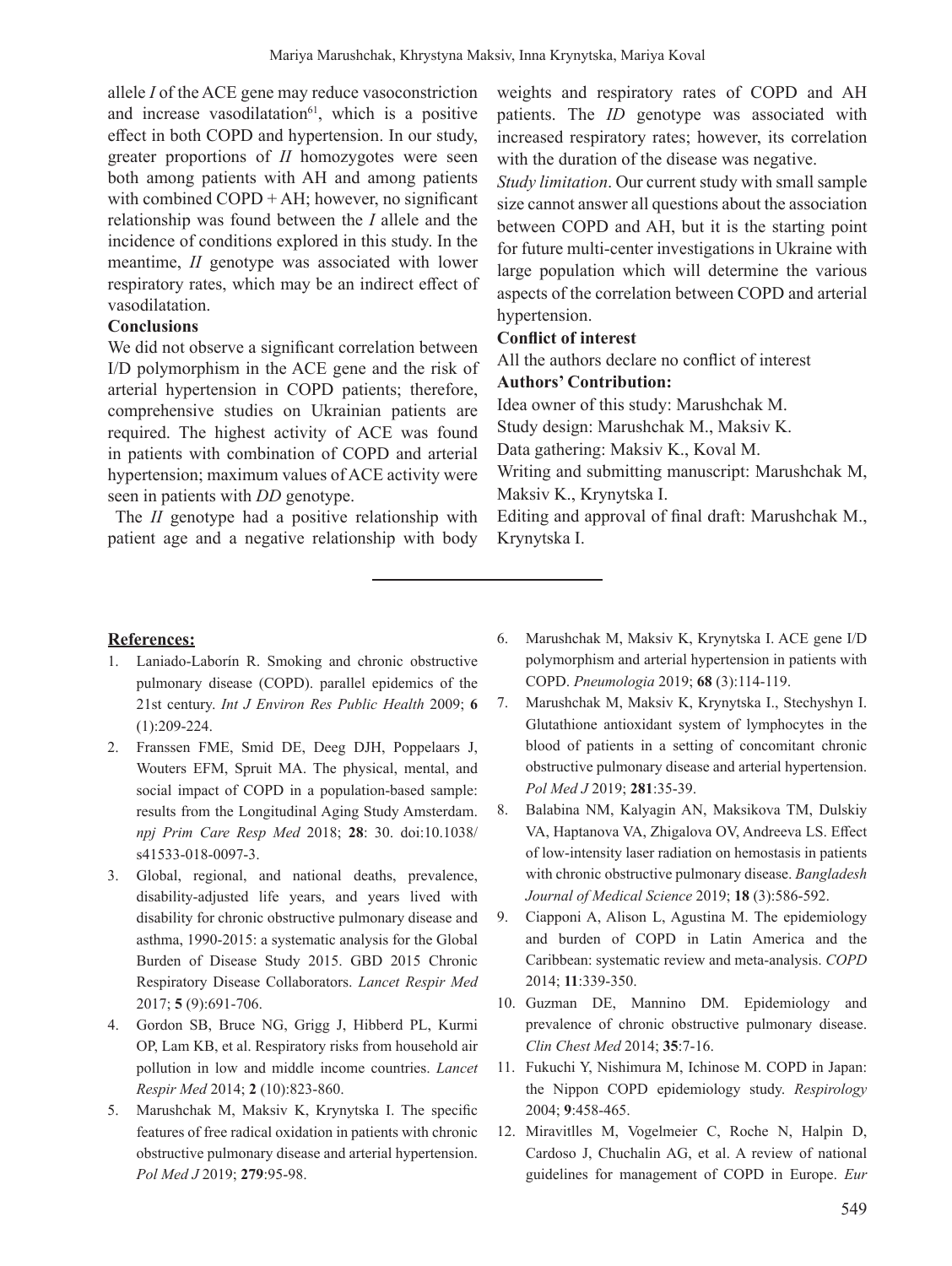The role of insertion-deletion polymorphism of the ACE gene in development of arterial hypertension in patients with chronic obstructive pulmonary disease

*Respir J.* 2016; **47** (2):625-637.

- 13. Adeloye D, Chua S, Lee C, Basquill C, Papana A, Theodoratou E, et al. Global and regional estimates of COPD prevalence: Systematic review and metaanalysis. Global Health Epidemiology Reference Group (GHERG). *J Glob Health* 2015; **5** (2):020415.
- 14. Andreeva TI, Krasovsky KS. COPD Morbidity and Mortality in Ukraine after Tobacco Control Policies Implementation. *Chron Obstruct Pulmon Dis* 2016; **1**:3. doi: 10.21767/2572-5548.100003.
- 15. Nugmanova D, Feshchenko Y, Iashyna L, Gyrina O, Malynovska K, Mammadbayov E, et al. The prevalence, burden and risk factors associated with chronic obstructive pulmonary disease in Commonwealth of Independent States (Ukraine, Kazakhstan and Azerbaijan): results of the CORE study. *BMC Pulmonary Medicine* 2018; **18**  $(1)$ : 26.
- 16. Chronic obstructive pulmonary disease (COPD). Available online: URL https://www.who.int/newsroom/fact-sheets/detail/chronic-obstructive-pulmonarydisease-(copd) (accessed on 20/03/2019).
- 17. Sutradhar I, Das Gupta R, Hasan M, et al. Prevalence and Risk Factors of Chronic Obstructive Pulmonary Disease in Bangladesh: A Systematic Review. *Cureus*  2019; **11** (1):e3970.
- 18. Pock M, Czypionka T, Reiss M, Röhrling G. Economic burden of chronic respiratory diseases in Austria and Slovenia Results of a life-cycle model. Available online: URL http://irihs.ihs.ac.at/4663/1/2018-ihs-report-pockczypionka-reiss-copd-chronic-respiratory-diseasesaustria-slovenia.pdf (accessed on 20/03/2019).
- 19. Ehteshami-Afshar S, Fitzgerald JM, Doyle-Waters MM, Sadatsafa VIM. The global economic burden of asthma and chronic obstructive pulmonary disease. *Int J Tuberc Lung Dis* 2016; **20** (1):11-23.
- 20. Caram LM, Ferrari R, Naves CR, Coelho LS, Vale SA, Tanni SE, et al. Risk factors for cardiovascular disease in patients with COPD: mild-to-moderate COPD versus severe-to-very severe COPD. *J Bras Pneumol* 2016; **42** (3):179-184.
- 21. Krynytska I, Marushchak M, Zaets T, Savchenko I, Habor H. Investigation of bone mineralization in patients with coronary heart disease complicated by chronic heart failure, stage II-A. *Georgian Medical News* 2017; **267**:43-48.
- 22. Marushchak M, Krynytska I, Mikolenko A, Andreychyn Y, Bodnar Y, Chornomydz I. Chronic heart failure causes osteopathy or is osteopathy a factor in development of chronic heart failure? *AJPCR* 2018; **11** (1):111-115.
- 23. Demikhova N, Chernatska O, Mazur T, Bokova S, Rudenko T, Bumeister L, Demikhov O. Markers of cardiovascular complications in patients with type 2 diabetes mellitus and arterial hypertension. *Bangladesh*

*Journal of Medical Science* 2018; **17** (2):319-322.

- 24. Zhakiyeva G, Tulegenova L, Ibragimova N, Kelimberdiyev S, Tokbayeva K. Influence of altiazem on hemodynamic parameters in arterial hypertension patients under outpatient conditions. *Bangladesh Journal of Medical Science* 2018; **17** (3):360-368.
- 25. Hong-Lei Y, Shi-Qi Y, Qing-Yan L, Ying X, Hong-Wei X, Tao L. Prevalence of comorbidities in chronic obstructive pulmonary disease patients: A meta-analysis. *Medicine (Baltimore)* 2017; **96** (19):683-686.
- 26. Barnes PJ. Cellular and molecular mechanisms of chronic obstructive pulmonary disease. *Clinics in Chest Medicine* 2014; **35** (1):71-86.
- 27. Zherebiatiev A, Kamyshnyi A. Expression levels of proinflammatory cytokines and NLRP3 inflammasome in an experimental model of oxazolone-induced colitis. *Iranian Journal of Allergy, Asthma and Immunology* 2016; **15** (1):39-45.
- 28. Lechin M, Quiñones MA, Omran A, Hill R, Yu QT, Rakowski H, et al. Angiotensin-I converting enzyme genotypes and left ventricular hypertrophy in patients with hypertrophic cardiomyopathy. *Circulation* 1995; **92**:1808–1812.
- 29. Roitberg GE, Dorosh ZV, Aksenov EV, Ushakova TI. Impact of angiotensin-converting enzyme gene polymorphism on the development of insulin resistance syndrome. *Clinicist* 2013; **2**:14-17.
- 30. Dal Negro RW, Bonadiman L, Turco P. Prevalence of different comorbidities in COPD patients by gender and GOLD stage. *Multidiscip Respir Med* 2015; **10**:24.
- 31. Cavaillès A, Brinchault RG, Dixmier A, Goupil F, Gobert GС, et al. Comorbidities of COPD. *ERR* 2013; **22**:454-475.
- 32. Yong SJ, Sun MC, Jinwoo L, Young SP, Sang-Min L, Jae-Joon Y, et al. The relationship between chronic obstructive pulmonary disease and comorbidities: A cross-sectional study using data from KNHANES 2010- 2012. *Respiratory Medicine* 2015; **109** (1):96-104.
- 33. Maksiv KY, Pirus IV, Osinchuk RR, Habor HH, Krynytska IY, Marushchak MI. Peculiarities of the combined course of chronic obstructive pulmonary disease and hypertension. *News of the Social Security and Health Organization of Ukraine* 2017; **4** (74):23-28.
- 34. Kim SH, Park JH, Lee JK, Heo EY, Kim DK, Chung HS. Chronic obstructive pulmonary disease is independently associated with hypertension in men: A survey design analysis using nationwide survey data. *Medicine* 2017; **96** (19):6826.
- 35. AgustíA, Barberà JA, Wouters EFM, Peinado VI, Jeffery РК. Lungs, bone marrow, and adipose tissue. A network approach to the pathobiology of chronic obstructive pulmonary disease. *Am J Respir Crit Care Med* 2013; **188** (12):1396-1406.